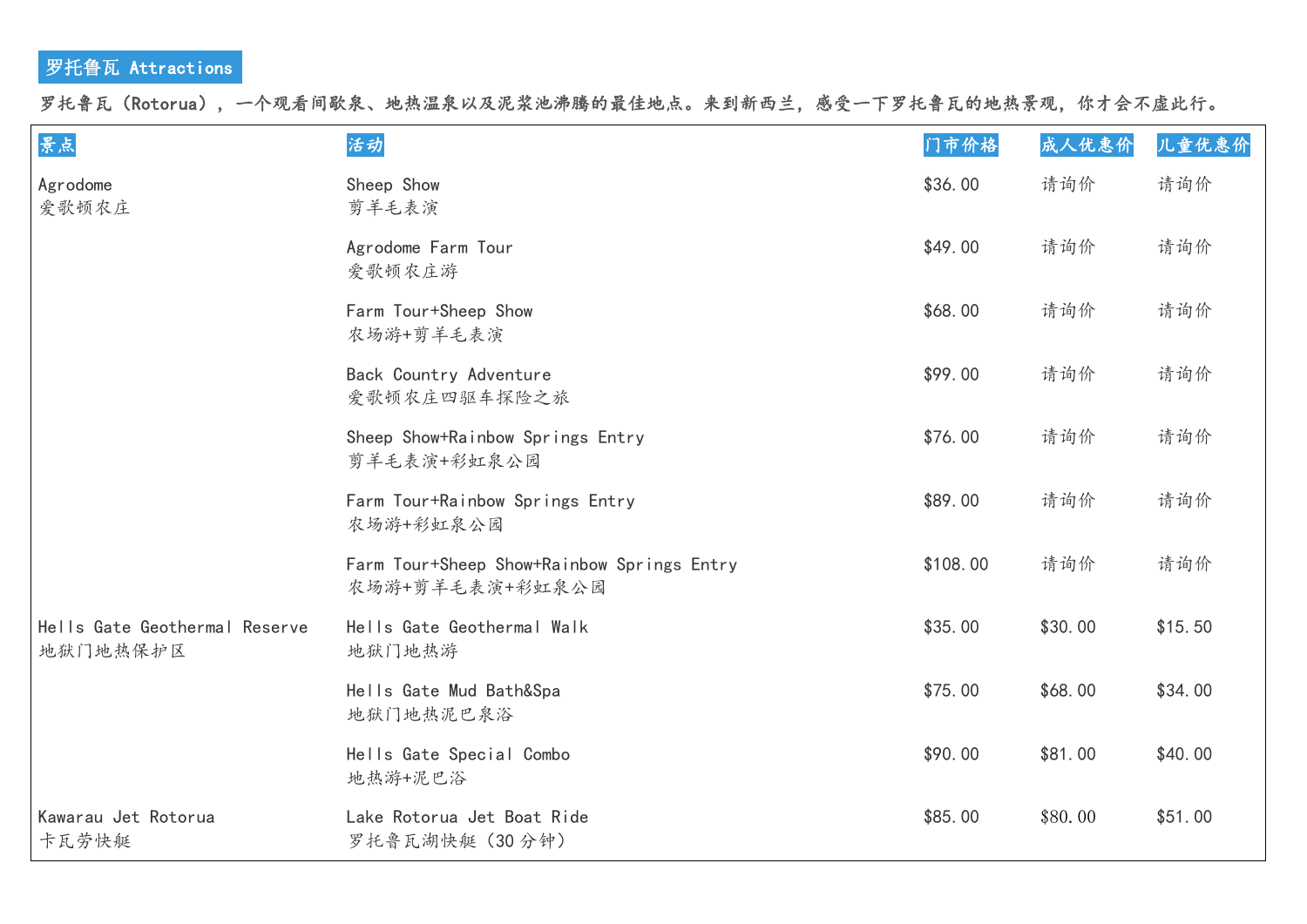| 景点                                     | 活动                                                  | 门市价格     | 成人优惠价    | 儿童优惠价   |
|----------------------------------------|-----------------------------------------------------|----------|----------|---------|
| Lakeland Queen<br>湖区女皇号游船              | Lakeland Queen Breakfast Cruise<br>女皇号游湖早餐          | \$44.00  | \$37.00  | \$18.00 |
|                                        | Lakeland Queen Lunch Cruise<br>女皇号游湖午餐              | \$55.00  | \$44.00  | \$22.00 |
|                                        | Lakeland Queen Dinner Cruise<br>女皇号游湖晚餐             | \$59.00  | \$50.00  | \$25.00 |
|                                        | Lakeland Queen Cruise<br>女皇号游湖船                     | \$29.00  | \$25.00  | \$12.50 |
| Mitai Maori Village<br>米泰毛利村           | Mitai Maori Village Experience<br>米泰毛利村体验(含晚餐)      | \$116.00 | \$105.00 | \$52.00 |
| Off-Road NZ<br>新西兰越野                   | Off-Road NZ/4WD Bush Safari<br>丛林越野 (45分钟)          | \$105.00 | \$99.00  | \$24.00 |
|                                        | Off-Road Monster 4x4 Thrill Ride<br>4x4 越野体验 (15分钟) | \$55.00  | \$52.00  | \$33.00 |
| Rainbow Springs Nature Park<br>彩虹泉自然公园 | Rainbow Springs Admission Only<br>彩虹泉自然公园门票         | \$40.00  | 请询价      | 请询价     |
|                                        | Rainbow Springs Admission+Kiwi<br>彩虹泉自然公园+看 Kiwi 鸟  | \$50.00  | 请询价      | 请询价     |
| 0GO Rotorua<br>罗托鲁瓦滚滚球                 | 0GO Zorbing Straight Track<br>罗托鲁瓦滚滚球(直道)           | \$45.00  | \$40.00  | \$40.00 |
|                                        | 0GO Zorbing Sidewinder Ride<br>罗托鲁瓦滚滚球(曲道)          | \$60.00  | \$54.00  | \$54.00 |
| Polynesian Spa<br>波利尼西亚温泉              | Adult Pools&Priest Spa<br>波利尼西亚温泉成人公共池              | \$30.00  | \$27.00  | X       |
|                                        |                                                     |          |          |         |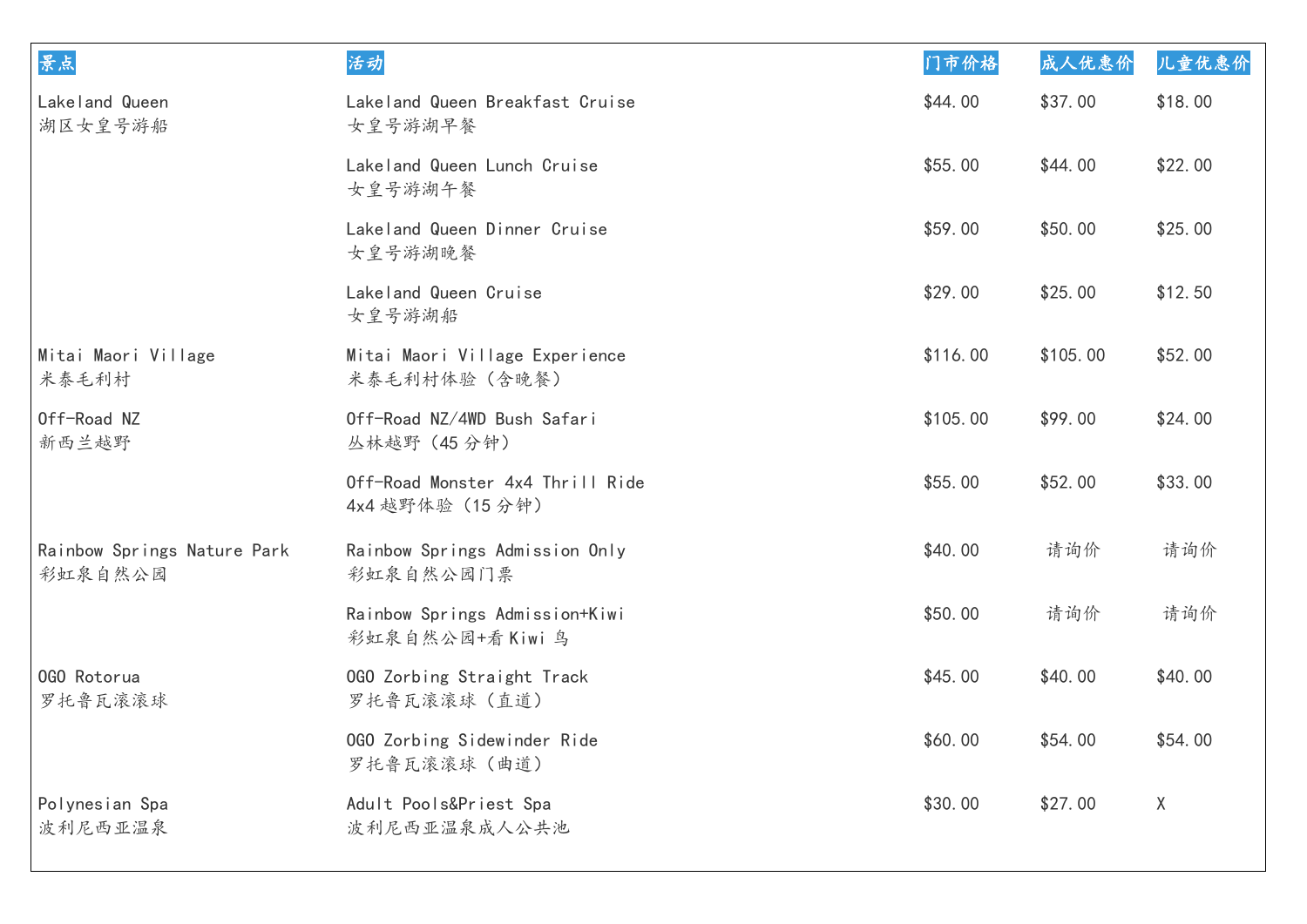| 景点                             | 活动                                                         | 门市价格     | 成人优惠价    | 儿童优惠价    |
|--------------------------------|------------------------------------------------------------|----------|----------|----------|
|                                | Lake Spa<br>波利尼西亚温泉湖景池                                     | \$55.00  | \$50.00  | \$50.00  |
|                                | Private Deluxe Pool<br>私人豪华池                               | \$30.00  | \$27.00  | \$9.00   |
|                                | Family Spa<br>家庭池                                          | \$23.00  | \$20.00  | \$10.00  |
| Skyline Rotorua<br>罗托鲁瓦天空缆车    | Skyline Gondola<br>天空缆车                                    | \$31.00  | \$28.00  | \$13.50  |
|                                | Gondola&Buffet Lunch<br>天空缆车+自助午餐                          | \$58.00  | \$55.00  | \$31.00  |
| Tamaki Maori Village<br>塔马基毛利村 | Tamaki Maori Village<br>塔马基毛利村 (含晚餐)                       | \$130.00 | \$115.00 | \$60.00  |
| Te Puia<br>毛利文化村               | Day Pass Admission<br>游览门票                                 | \$56.00  | \$50.00  | \$24.00  |
|                                | Cultural Performance with Admission<br>游览门票+毛利文化表演         | \$71.00  | \$58.00  | \$31.00  |
|                                | Day Pass+Steambox Lunch<br>游览门票+地热午餐盒                      | \$108.00 | \$95.00  | \$70.00  |
|                                | Indigenous Evening Experience<br>毛利村全体验(含晚餐)               | \$128.00 | \$112.00 | \$56.00  |
|                                | Day Pass+Indigenous Evening Experience<br>游览门票+毛利村全体验(含晚餐) | \$166.00 | \$146.00 | \$73.00  |
| Volanic Air Safaris<br>火山探索之旅  | Mt Tarawera Volcano Helicopter<br>塔拉威拉火山探索 (直升机) 1 小时      | \$395.00 | \$375.00 | \$280.00 |
|                                |                                                            |          |          |          |